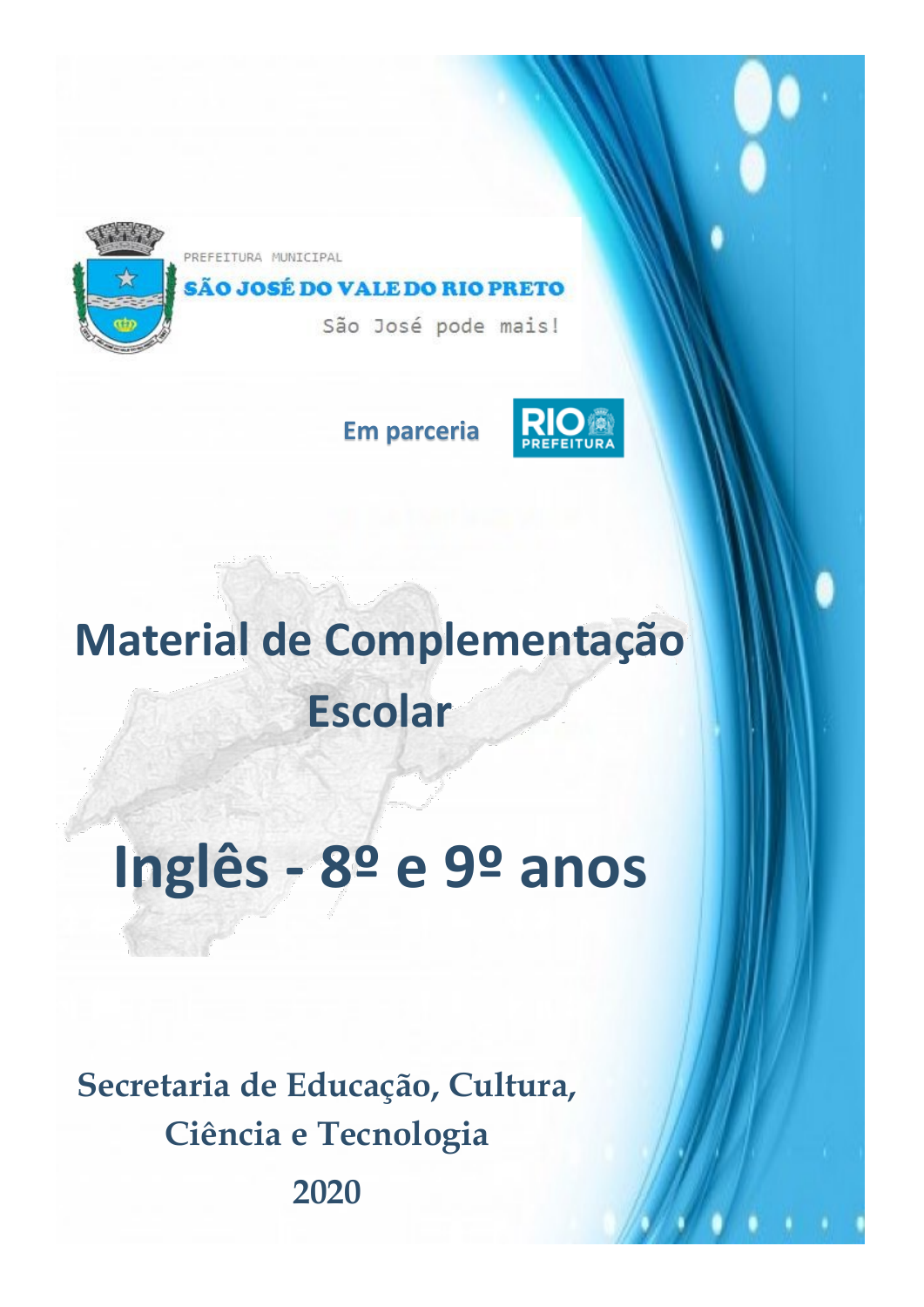**1º SEMESTRE – INGLÊS**

### MATERIAL DE COMPLEMENTAÇÃO ESCOLAR - 1.1

## **BE CLEAN. BE HEALTHY**

#### **Com a pandemia da Covid-19, circula pelo mundo uma mensagem sobre higiene.**

- 1. What is it? Use the QR Code or link to watch a video and answer.  $\blacksquare \blacktriangleright \blacktriangleright \blacksquare$
- 2. Then watch again. Dance and sing along! C'mon, everybody!

#### **Porém, manter esse hábito de higiene não é fácil em todos os lugares.**

3. Why not? <mark>What's the matter?</mark> Read and answer.

[You can answer in English or in Portuguese.]



Together with clean water and sanitation, good hygiene practices can transform people's lives. But globally 2 in 5 people lack handwashing facilities at home.



## 4. The meaning of *clean* in "access to clean water" is

- ] fresca.
- [ ] limpa.
- [ ] mineral.
- [ ] sanitária.

Good hygiene is vital - but what if you don't have access to clean water to protect yourself?

Every two minutes a child under five dies from diseases caused by lack of safe water, sanitation and poor hygiene practices.

Adapted from https://www.wateraid.org/uk/the-crisis/hygiene

5. Read the title again and answer.

Why is good hygiene important?

\_\_\_\_\_\_\_\_\_\_\_\_\_\_\_\_\_\_\_\_\_\_\_\_\_\_\_\_\_\_\_\_\_\_\_\_\_\_\_\_\_\_\_\_\_\_\_\_\_ [You can answer in English or in Portuguese.]

\_\_\_\_\_\_\_\_\_\_\_\_\_\_\_\_\_\_\_\_\_\_\_\_\_\_\_\_\_\_\_\_\_\_\_\_\_\_\_\_\_\_\_\_\_\_\_\_\_

#### GLOSSARY:'

**healthy** – saudável; **forget** – esquecer; **C'mon everybody!**(Come on everybody!) – 'Bora, pessoal/ galera!; **What's the matter?** – Qual é o problema?; l**ack** – carecem / não têm / carência; **under five** – abaixo de cinco anos; **dies from diseases** – morre de doenças.









ADITAL MINDIAL DA ADDITITIOA - UNESCO UJA